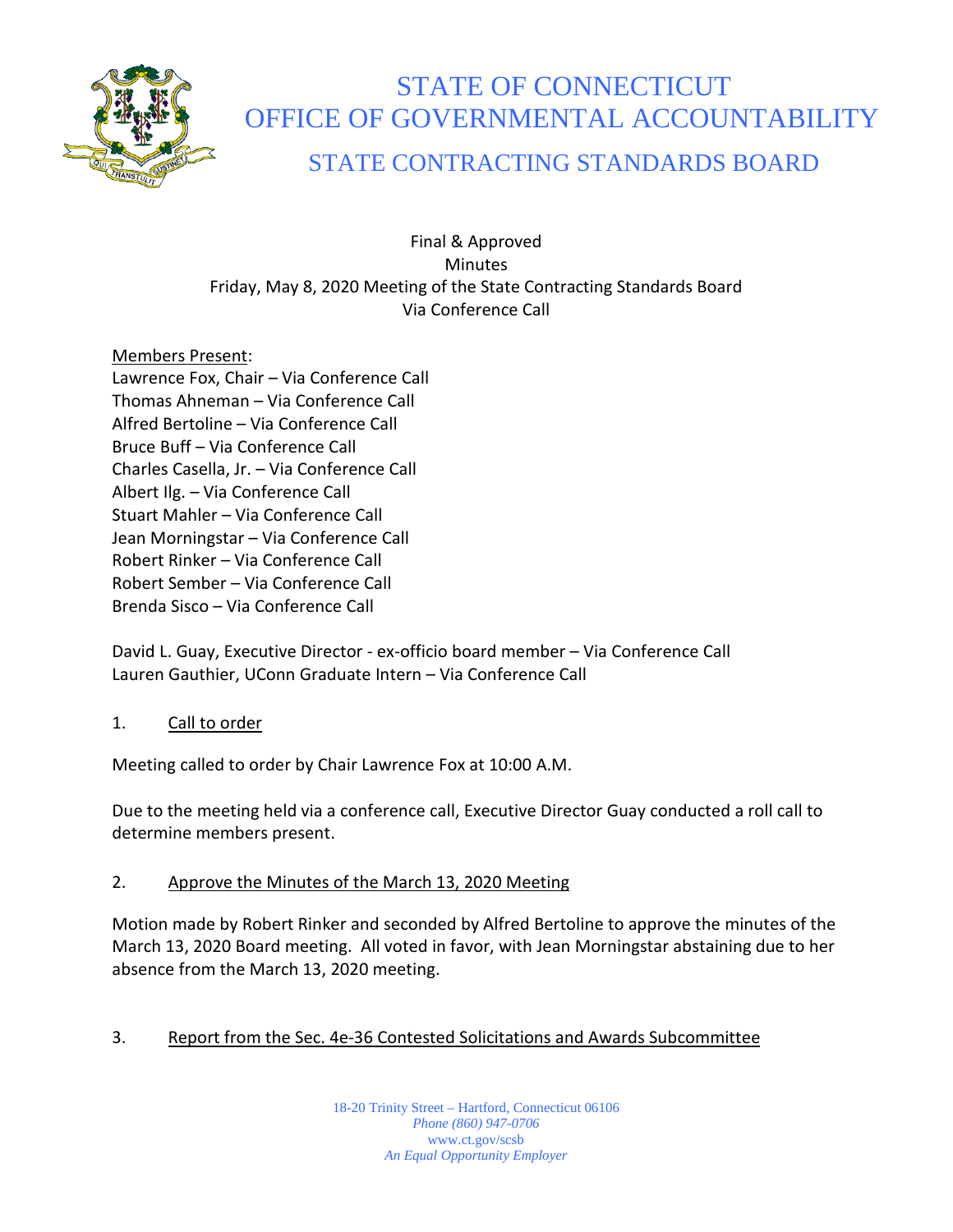Subcommittee Chair Robert Rinker reported that no matters were pending before the Subcommittee.

## 4. Privatization Contract Committee Report

Privatization Contract Committee Chair Lawrence Fox Reported that the Committee will meet immediately after this meeting to take up the matter of possible privatization of Nuclear Density Testing at the Department of Transportation that was referred to the Committee by the Board.

## 5. Work Group Reports

## a. Report from Audit Work Group

Audit Work Group Chair Thomas Ahneman reported that the Audit Work Group met this morning. The Work Group reviewed the status of the Department of Motor Vehicles and the Office of Early Childhood audits. Noting the roles each agency is playing in the COVID-19 Pandemic, the Work Group continues to table the audits while waiting for agency responses. The Work Group will send to the Board qualified audits if the information requested of the Agencies is not received by the June 12, 2020 Audit Work Group meeting.

The Work Group reviewed and made suggested revisions to the Audit questionnaire developed by Lauren Gauthier for the Fiscal Year 2019 Audit.

- Accept Audit Reports
	- o Department of Veterans Affairs: Motion made by Robert Rinker and seconded by Alfred Bertoline to accept the Fiscal 2018 Audit of the Department of Veteran Affairs. All voted in favor.
	- o Connecticut State Library: Motion made by Robert Rinker and seconded by Alfred Bertoline to accept the Fiscal 2018 Audit of the Connecticut State Library. All voted in favor.
	- o Office of the Chief Medical Examiner: Motion made by Robert Rinker and seconded by Alfred Bertoline to accept the Fiscal 2018 Audit of the Office of the Chief Medical Examiner. All voted in favor.
	- b. Data Analysis Work Group

Data Analysis Work Group Chair Alfred Bertoline reported that he had Executive Director Guay search for a way to get the raw data on procurement and contracting. Executive Director Guay reported the possibility of direct access to the Core-CT data.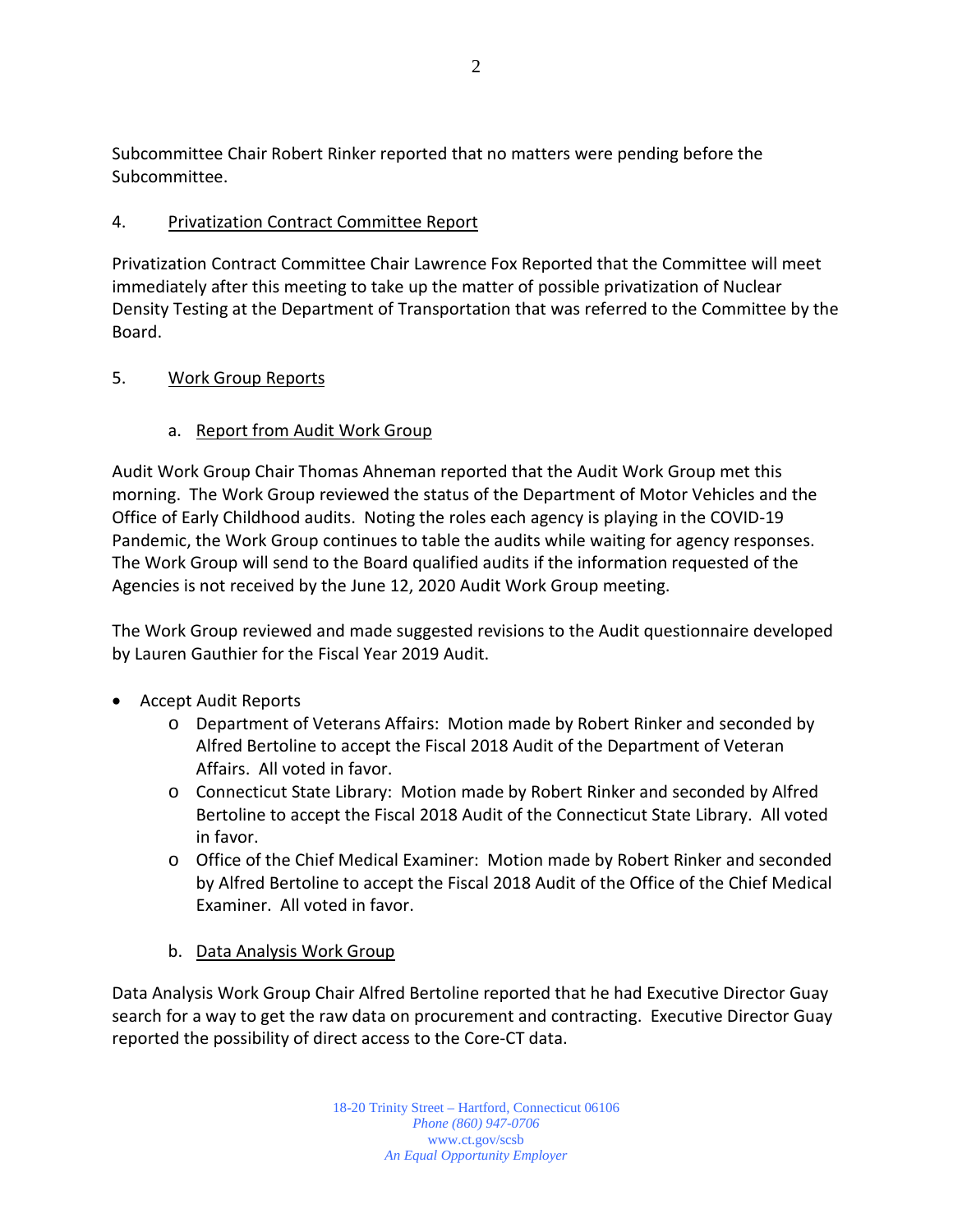Executive Director Guay reported the Committee last met March 17, 2020 via teleconference. A list of questions provided to AAG Hawes was reviewed. A narrative is currently being drafted.

#### 7. Complaint Letter re MIRA and DEEP

Robert Rinker requested that Chair Lawrence Fox's letter of April 6, 2020 to Alyssa Peterson in response to her complaint re MIRA and DEEP be included in the minutes without objection.

*Ms. Alyssa Peterson Hartford, CT Via email only: alyssa.peterson@att.net*

*Dear Ms. Peterson:*

*April 6, 2020*

*Upon receipt of your complaint letter concerning the Materials Innovations Recovery Authority (MIRA) and the Department of Energy and Environmental Protection (DEEP), I assigned Executive Director David Guay to review the matter.*

*After review of the documents provided and a subsequent review of other documents and reporting, he has found the following:*

*Mr. Guay reports he found no violation by the Department of Energy and Environmental Protection of Connecticut contracting and bidding statutes and regulations in the selection of Sacyr Rooney Recovery Team (SRRT) for the redevelopment of the Connecticut Solid Waste System Project.* 

*Mr. Guay further reports he found no violation by the Department of Energy and Environmental Protection (DEEP) in the specified Request for Proposals (RFP) process established through Section 22a-268g of the Connecticut General Statutes for the redevelopment of the Connecticut Solid Waste System Project.*

*The Department of Environmental Protection (DEEP) on December 31, 2017, consistent with the requirements of Section 22a-268g, directed the Materials Innovation and Recycling Authority (MIRA) to enter into an agreement with Sacyr Rooney Recovery Team (SRRT) for the redevelopment of the Connecticut Solid Waste System Project.* 

*Subsequently MIRA and SRRT signed a Memorandum of Understanding in July 2019 in furtherance of the negotiation of a final agreement.*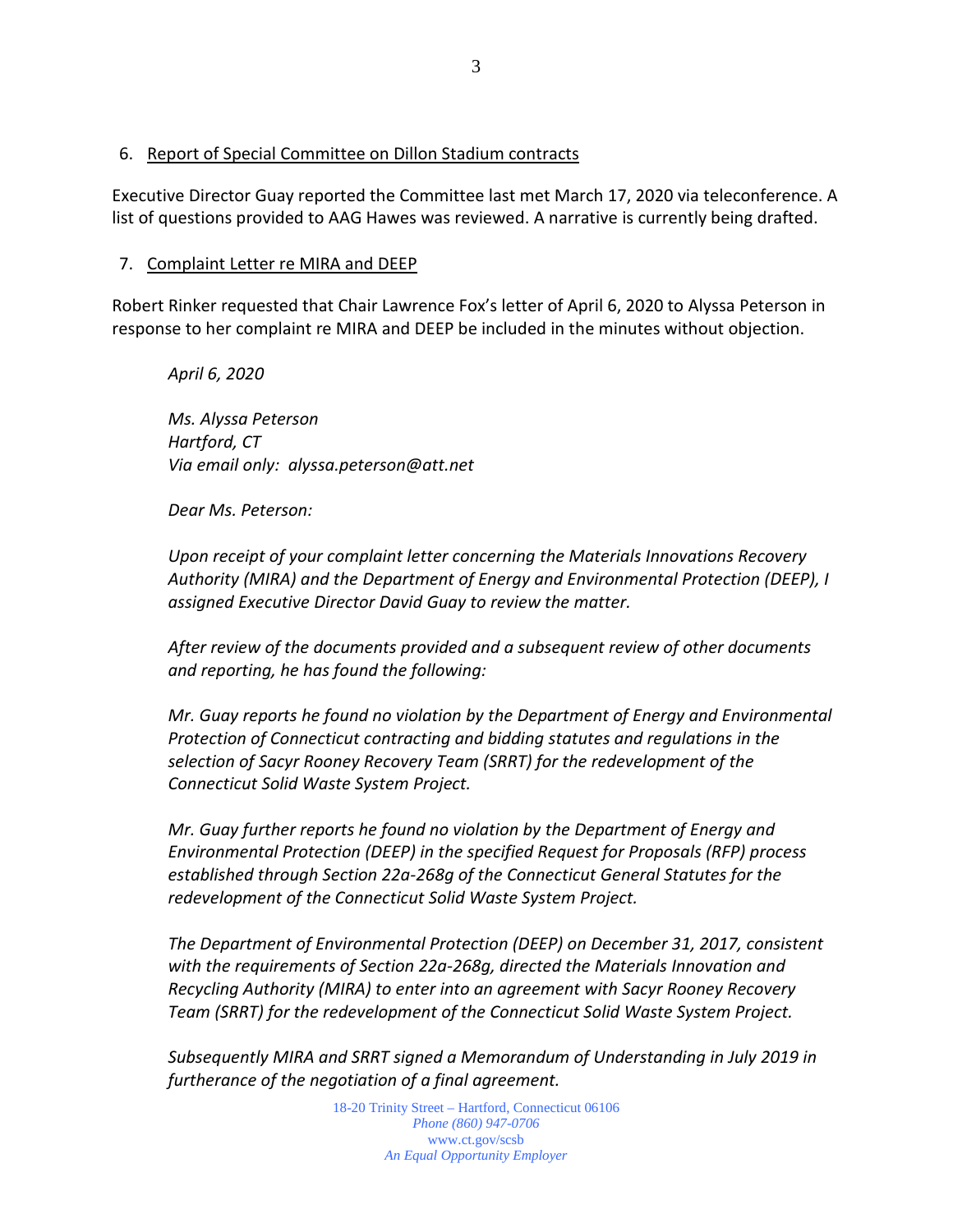*MIRA described in a presentation dated January 8, 2020 their position in the negotiation…*

- *30 year term FIRM tipping fee subject only to COLA and change in law adjustments.*
- *\$4 mm PILOT to Hartford.*
- *Utilization of existing infrastructure.*
- *\$330 mm capital investment by MIRA, diversion facility investment (if executed), by SRRT.*
- *Assured reliability and 85% capacity for 30 years.*
- *Projected fee for municipal customers:*
- *– \$145/ton MSW*
- *– \$0/ton recycling*

*Under the DEEP directed negotiation by MIRA with SRRT it appears a possible viable agreement would include public financing in the amount of \$333 million.*

*Mr. Guay offered that the Board lacks the authority to determine whether public financing, in any amount is appropriate and further, the Board lacks the authority to determine whether an agreement between SRRT and MIRA, when reached, is appropriate.*

*Mr. Guay summarized that the negotiating of public financing in any amount is totally consistent with the RFP established through Section 22a-268g of the Connecticut General Statutes and as of the writing of this letter it is his understanding that no public financing has been sought, only proposed.*

*At the next meeting of the Board on May 8, 2020, I will ask that this letter be read into the record, I will also take the extraordinary step of providing you with a chance to speak at that time, after which I will entertain motions from the Board. If no motion is brought forward for further action, the matter will be concluded.*

*Sincerely,* 

*Lawrence S. Fox, Chair State Contracting Standards Board*

*Cc: State Contracting Standards Board*

Chair Fox had Executive Director Guay review his research. Alyssa Peterson addressed the Board.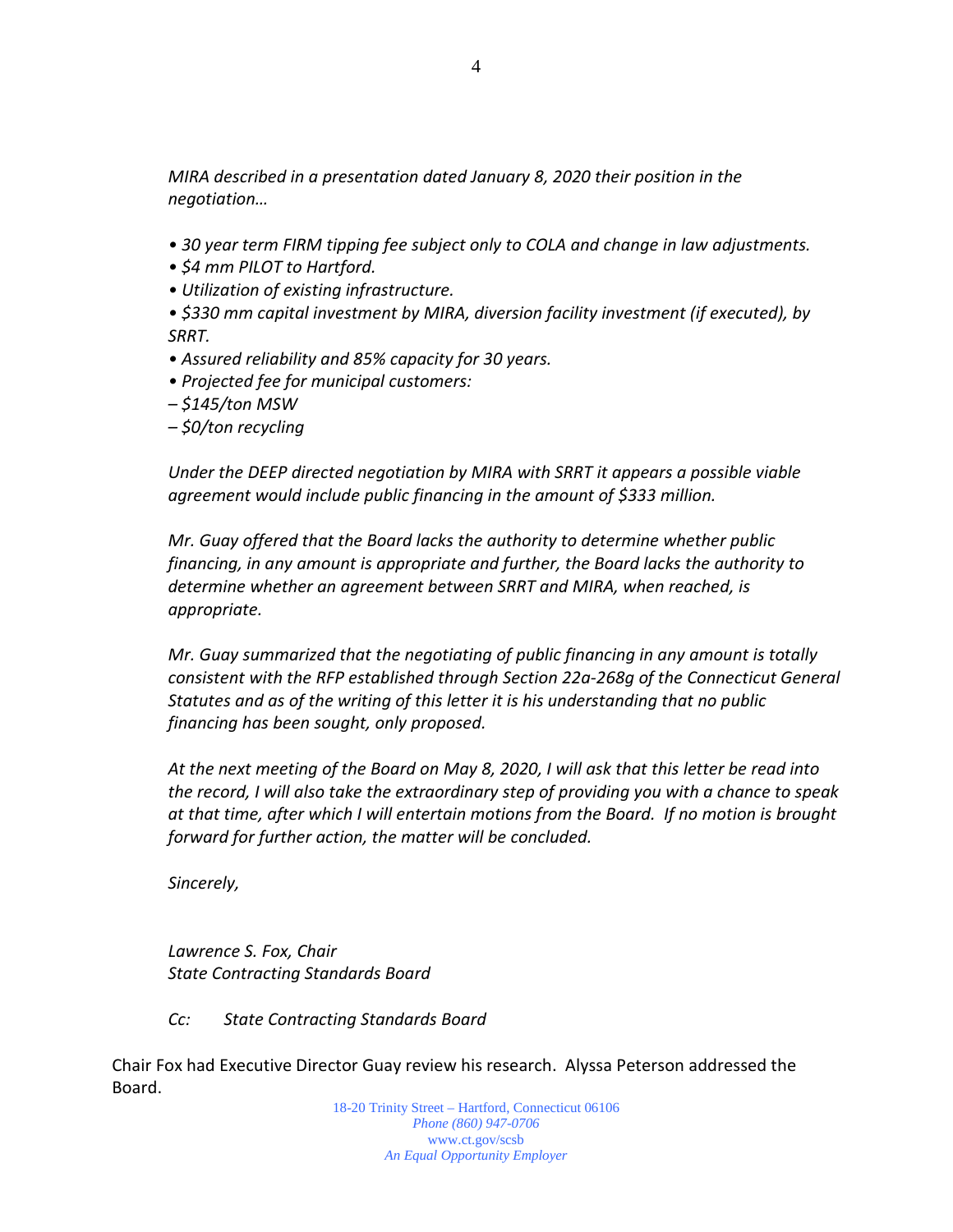No action taken.

## 8. Other Business

Chair Fox asked Executive Director Guay to review the document he prepared, at the request of the Chair, on the Governor's Executive Orders concerning procurement and contracting.

## As of May 1, 2020 – Summary of Governor Lamont's Executive Orders concerning procurement

This Summary contains three sections.

- The Executive Order and link to the order itself.
- A summary of the procurement content within the order.
- The text of the order.

## **April 30, 2020: [Executive Order No. 7GG](https://portal.ct.gov/-/media/Office-of-the-Governor/Executive-Orders/Lamont-Executive-Orders/Executive-Order-No-7GG.pdf?la=en)**

#### Summary of procurement content:

- Modification of state contracting statutes to facilitate the emergency procurement of essential services
- Modification of state contracting authorities to facilitate the emergency procurement of essential services
- Modification of state construction requirements to facilitate the emergency provision of construction and construction-related services
- Extension of existing contracts to prevent gaps in necessary services

## Executive Order Text:

NOW, THEREFORE, I, NED LAMONT, Governor of the State of Connecticut, by virtue of the authority vested in me by the Constitution and the laws of the State of Connecticut, do hereby ORDER AND DIRECT: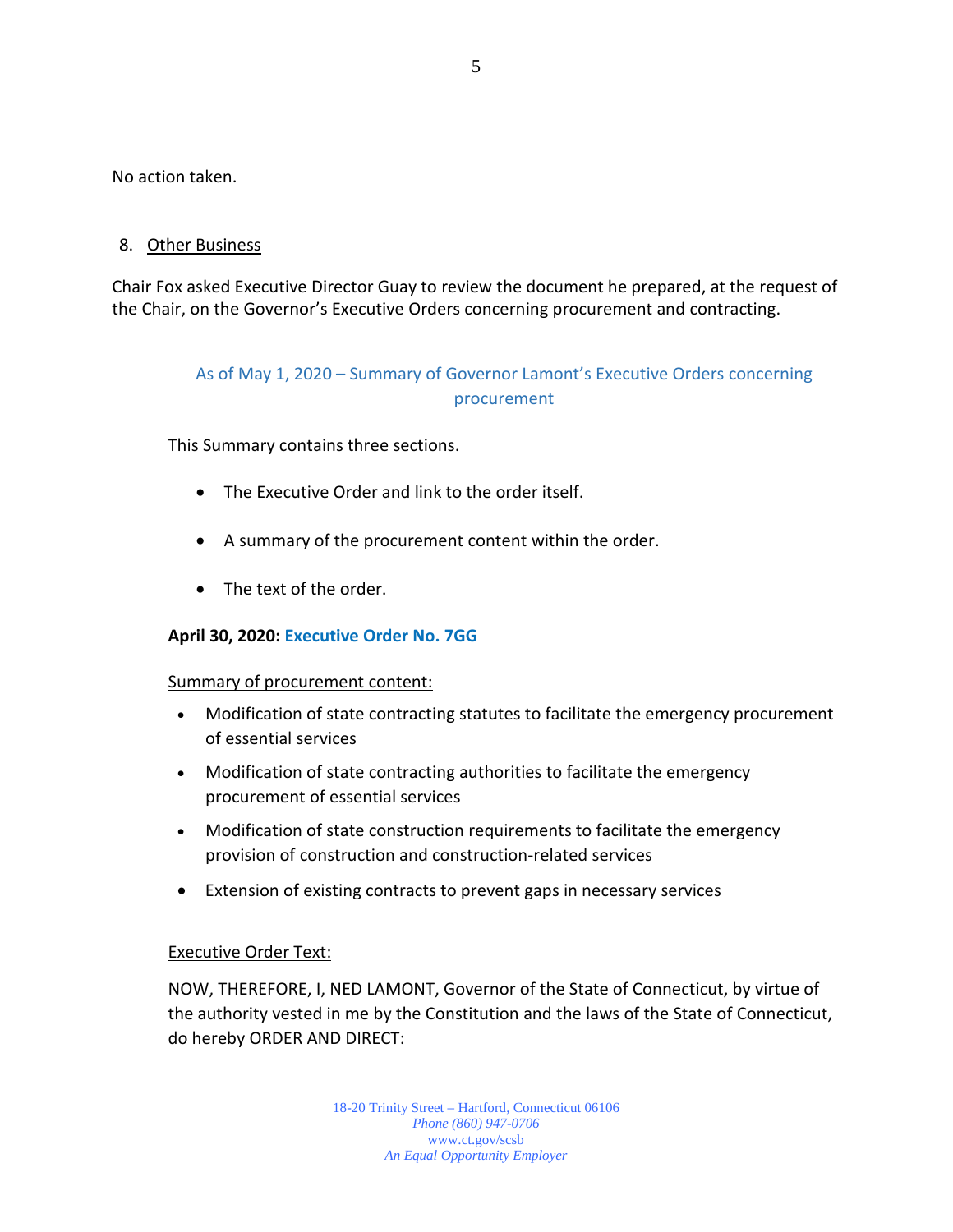1. Modification of State Contracting Statutes to Facilitate the Emergency Procurement of Essential Services. In accordance with the provisions of Section 28-9(b)(1) of the Connecticut General Statutes, for any contract entered into on or after March 10, 2020, the head of a state contracting agency may waive the following statutes or requirements as described below if he or she deems such waiver is necessary to expedite the procurement of "essential services," defined as "all services which (1) are necessary for the servicing or supporting of persons who might be affected by COVID-19 and state agencies that are responding to COVID-19, including, but not limited to, cleaning, security, treatment, diagnosis, counseling, health-related care, and mitigating, preventing, curing or limiting the risk of transmission of COVID-19 within Connecticut or as part of any mutual aid agreement with one or more other states or (2) are necessary for supporting or servicing critical care, including but not limited to health-related care, food, housing and social supports, to vulnerable populations, including but not limited to children, the aged, and the disabled, and for state agencies to ensure delivery of such critical care to vulnerable populations."

a. For Sections 4a-60, 4a-81(a), 4-252, 4-252a, and 9-612(f)(2)(E) of the Connecticut General Statutes and Governor Malloy's Executive Order 49, which require disclosure of certain gifts and campaign contributions by state contractors, prospective state contractors for state contracts over \$50,000, all certification and affidavit requirements may be temporarily suspended for the duration of the public health and civil preparedness emergency.

b. Section 4a-57 of the Connecticut General Statutes, which requires the competitive solicitation for all purchases and contracts for supplies, materials and equipment, and contractual services and includes, pursuant to Section 4d-8, the purchasing, leasing and contracting for information system and telecommunication system facilities, equipment and services;

c. Section 4-70b(e) and sections 4-214 through 4-219 of the Connecticut General Statutes, which establish competitive solicitation requirements for Personal Services Agreements and Purchase of Services Agreements.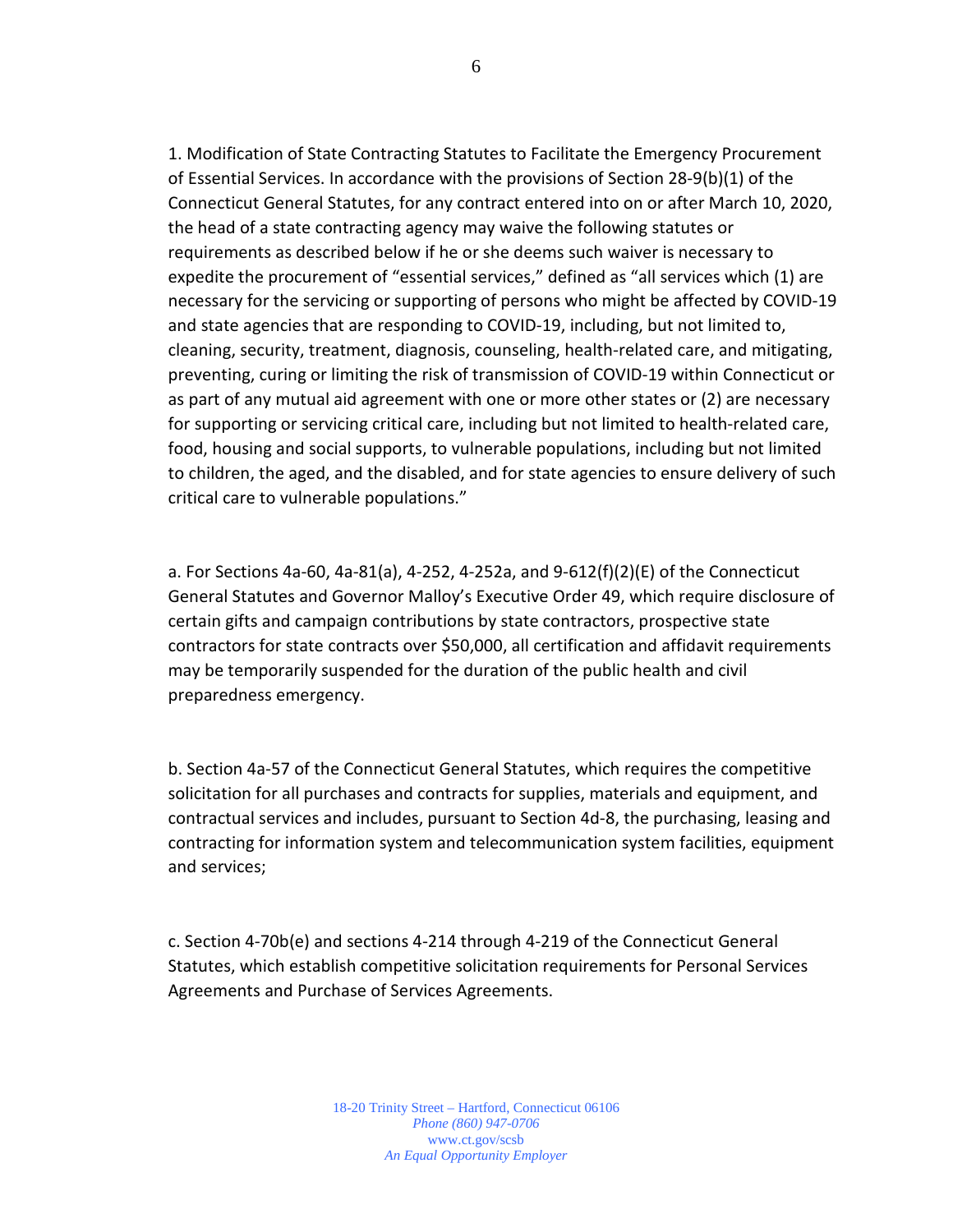2. Modification of State Contracting Authorities to Facilitate the Emergency Procurement of Essential Services. Notwithstanding any provisions to the contrary, for any Purchase of Service or Personal Service Agreement entered into on or after March 10, 2020 related to direct response to the COVID-19 pandemic or its effects, the head of any state contracting agency may use the authority under Department of Administrative Services General Letter 71, Section (e) for an emergency procurement.

3. Modification of State Construction Requirements to Facilitate the Emergency Provision of Construction and Construction-Related Services. In accordance with the provisions of Section 28-9(b)(1) of the Connecticut General Statutes, for any contract entered into on or after March 10, 2020, the head of any state contracting agency may waive the competitive solicitation requirements imposed by Sections 4b-55 through 4b-58 and 4b-91 through 4b100, and associated regulations, if he or she deems such waiver is necessary to

expedite the provision of construction or construction-related services in order to respond to emergency needs created by the COVID-19 pandemic.

4. Extension of Existing Contracts to Prevent Gaps in Necessary Services. In accordance with the provisions of Section 28-9(b)(1) of the Connecticut General Statutes and if necessary in order to ensure continuity of services, for any state contract in existence on or after March 10, 2020, including but not limited to contracts which provide critical services to vulnerable populations in the State, the head of a state contracting agency may amend or extend the renewal deadline of any expiring contract for services until September 30, 2020, provided that the agency head certifies in writing that the failure to provide such extension would compromise the continuity of state agency systems, operations or critical services to vulnerable populations.

#### April 14, 2020: **[Executive Order No. 7Z](https://portal.ct.gov/-/media/Office-of-the-Governor/Executive-Orders/Lamont-Executive-Orders/Executive-Order-No-7Z.pdf?la=en)**

#### Summary of procurement content:

• Modification of state contracting statutes to facilitate the emergency procurement of essential goods

Executive Order Text: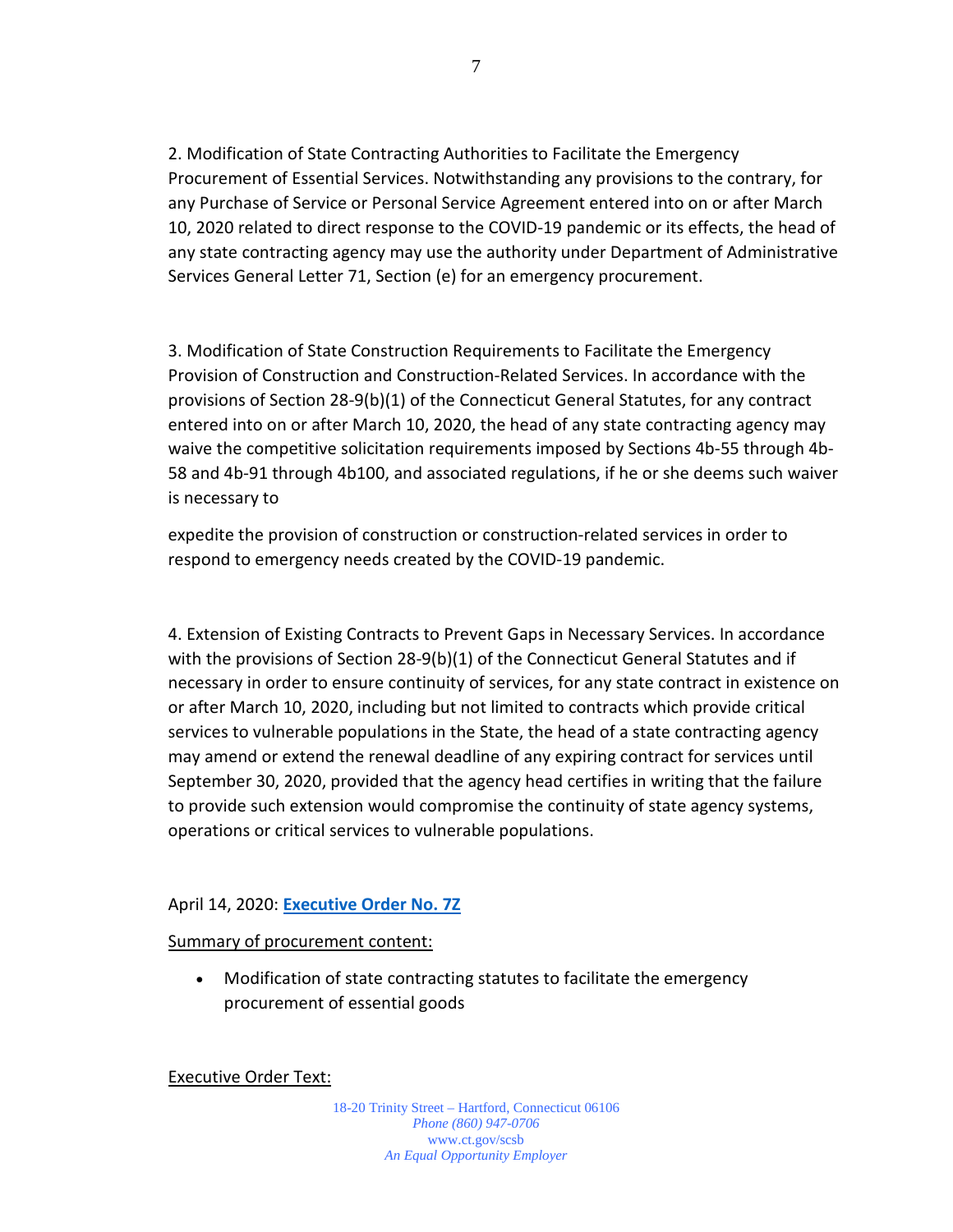NOW, THEREFORE, I, NED LAMONT, Governor of the State of Connecticut, by virtue of the authority vested in me by the Constitution and the laws of the State of Connecticut, do hereby ORDER AND DIRECT:

1. Modification of State Contracting Statutes to Facilitate the Emergency Procurement of Essential Goods. In accordance with the provisions of Section 28-9(b)(1) of the Connecticut General Statutes, for any contract entered into on or after March 10, 2020, the head of a state contracting agency may waive the provisions of the following statutes if he or she deems such waiver necessary to expedite the procurement of "essential goods," defined as "all things which are movable at the time of contract, including, but not limited to supplies, materials, equipment, products or devices that are manufactured, used, designed, developed, modified, licensed, or procured to diagnose, mitigate, prevent, treat, cure or limit harm that COVID-19 pandemic may cause":

a. Sections 4-252 and 9-612(f)(2)(E) of the Connecticut General Statutes and Governor Malloy's Executive Order 49, which require disclosure of certain gifts and campaign contributions by state contractors, prospective state contractors for state contracts over \$50,000;

b. Section 4-61dd(h) of the Connecticut General Statutes, which requires the inclusion of language regarding contractors' civil liability for violations of the state's whistleblower statute in state contracts;

c. Section 4a-57 of the Connecticut General Statutes, which requires the competitive solicitation for all purchases and contracts for supplies, materials and equipment, including, pursuant to Section 4d-8, the purchasing, leasing and contracting for information system and telecommunication system facilities, equipment and services;

d. Sections 4a-60 and 4a-60a of the Connecticut General Statutes, which requires the inclusion of certain anti-discrimination terms in State contracts and requires contractors to adopt anti-discrimination policies;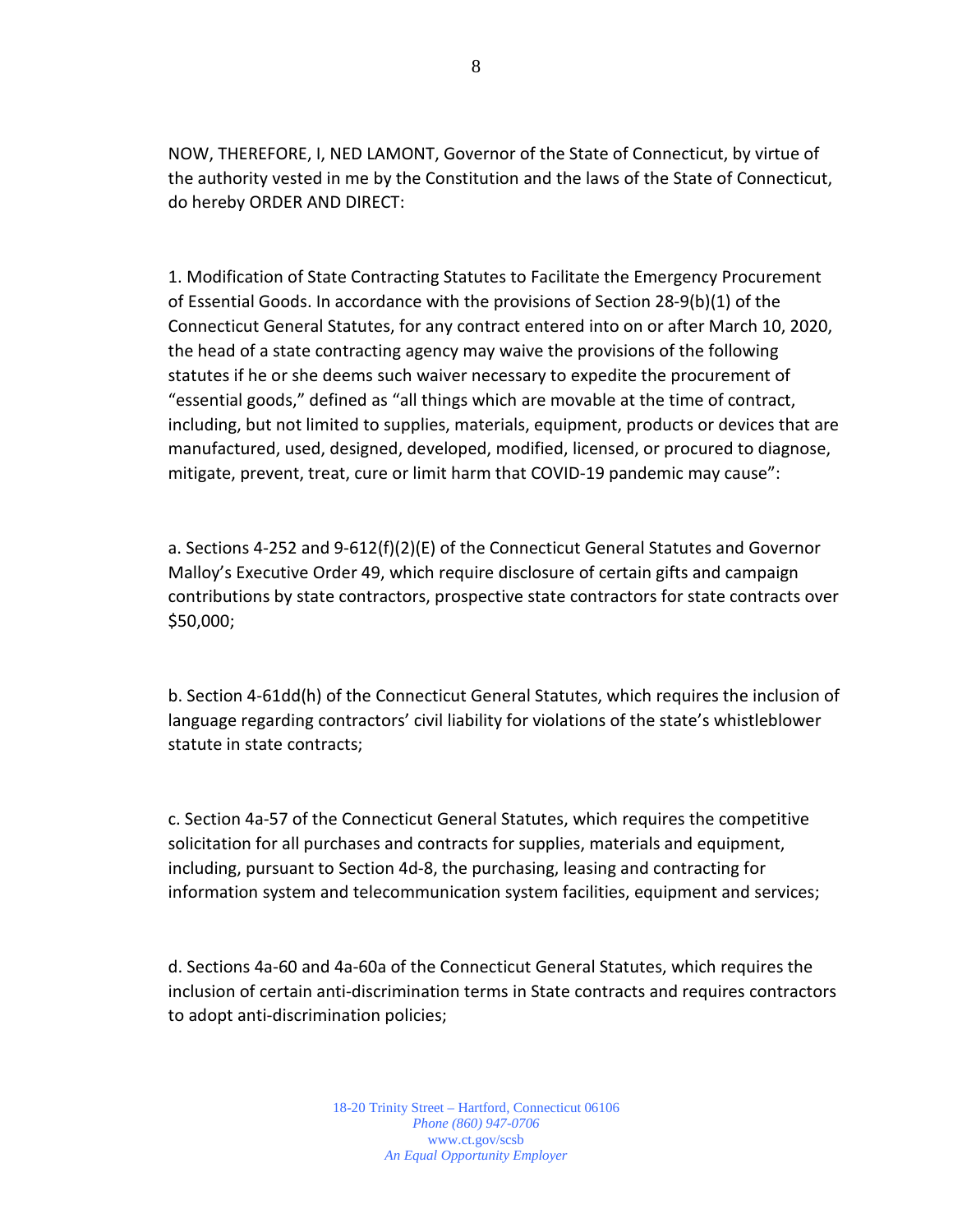e. Section 4e-29 and 4e-30 of the Connecticut General Statutes, which require state contractors to permit certain audit and inspection activities by the State at the contractors' expense; and

f. Section 4e-70(b) of the Connecticut General Statutes, which requires state contractors to comply with certain confidentiality requirements.

#### March 25, 2020: **[Executive Order No. 7M](https://portal.ct.gov/-/media/Office-of-the-Governor/Executive-Orders/Lamont-Executive-Orders/Executive-Order-No-7M.pdf?la=en)**

### Summary of procurement content:

- Authorization of state agencies to extend statutory regulatory administrative deadlines by 90 days
- This order includes State Contracting Standards Board deadlines, such as under Sec. 4e-36.

## Executive Order text:

NOW, THEREFORE, I, NED LAMONT, Governor of the State of Connecticut, by viliue of the authority vested in me by the Constitution and the laws of the State of Connecticut, do hereby ORDER AND DIRECT:

Authority to Extend Statutory and Regulatory Administrative Deadlines by 90 Days. Notwithstanding any provision of the Connecticut General Statutes, any regulation, or other provision of law, I hereby authorize each department head, commissioner, agency head, and board and commission of this State to extend, as they deem reasonably necessary to respond to the COVID-19 pandemic or its effects, any statuto1y or regulatory time requirements, decision-making requirements, hearings, or other time limitations or deadlines, procedure or legal process pe1iaining to matters under their respective jurisdiction, functions or powers for a period not to exceed 90 days. Department heads, commissioners, agency heads, and board and commission of this State may issue any orders necessary to implement and effectuate the purposes of this order and shall publicly post and maintain such orders on their respective websites.

Motion made by Albert Ilg and seconded by Alfred Bertoline to move that the State Contracting Standards Board express its deepest appreciation to Lauren Gauthier, at the completion of her